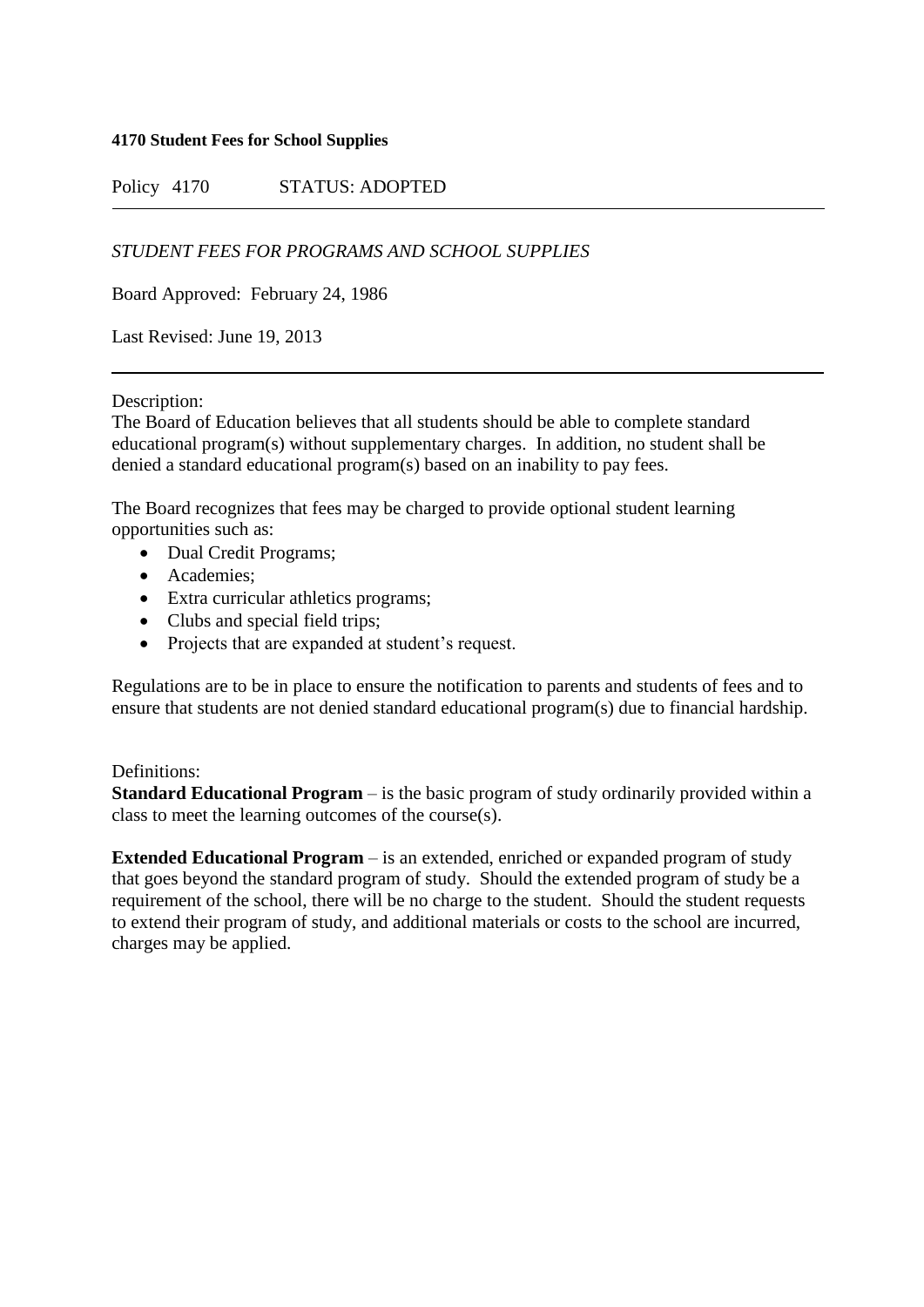### *STUDENT FEES FOR SCHOOL SUPPLIES*

Issued: February 24, 1986

Last Revised: June 19, 2013

#### Description:

Schools will provide free of charge to students enrolled in a standard educational program:

- Instruction sufficient to meet the requirements for graduation.
- Instruction in an educational program after the student has met the general requirements for graduation.
- Education resource materials necessary to meet the educational outcomes of their standard program.

### **Recognition of Financial Need:**

No student is to be denied access to a standard educational program as a result of financial need. School staff are to be particularily vigilant in identifying students who may require waiving of school fees in order to participate in learning opportunities. Staff shall protect students privacy and take all steps necessary to avoid student embarrassment as a result of waiving school fees.

#### **School Supplies:**

Primary - In recognition of the need to establish consistency in the type of personal school supplies used by primary students, a level of fees for primary supplies will be set each spring by the principal (or his designate) for the following school year. The level of fees established will reflect the cost of providing school supplies to primary students. The fees are to be communicated to parents. The regulation on financial need applies.

Secondary - Where consistency is required for personal safety equipment, learning supplies, equipment rental, locks, and similar items, secondary schools shall establish a structure of fees. The fees established shall reflect the actual cost of providing the supplies to students. School supplies fees shall be published in the course selection booklet and communicated to parents. The regulation on financial need applies.

### **Secondary Learning Resources Deposit:**

A learning resources deposit may be collected from news students to be held against lost or damaged learning resources. The amount of the learning resource deposit is to be published to parents each year.

Should a learning resource deposit be collected, each year the deposit shall be reconciled against lost or damaged learning resources. When part or all of the deposit has been used to replace assigned learning resources, the school will collect an additional amount consistent with the deposit structure. When no loss or damage has occurred, the deposit shall be carried forward to the next school year. When the student graduates or leaves the school the deposit shall be reconciled against losses and any funds remaining shall be returned to the student upon request. Should the deposit not be sufficient to cover the loss or damage to learning